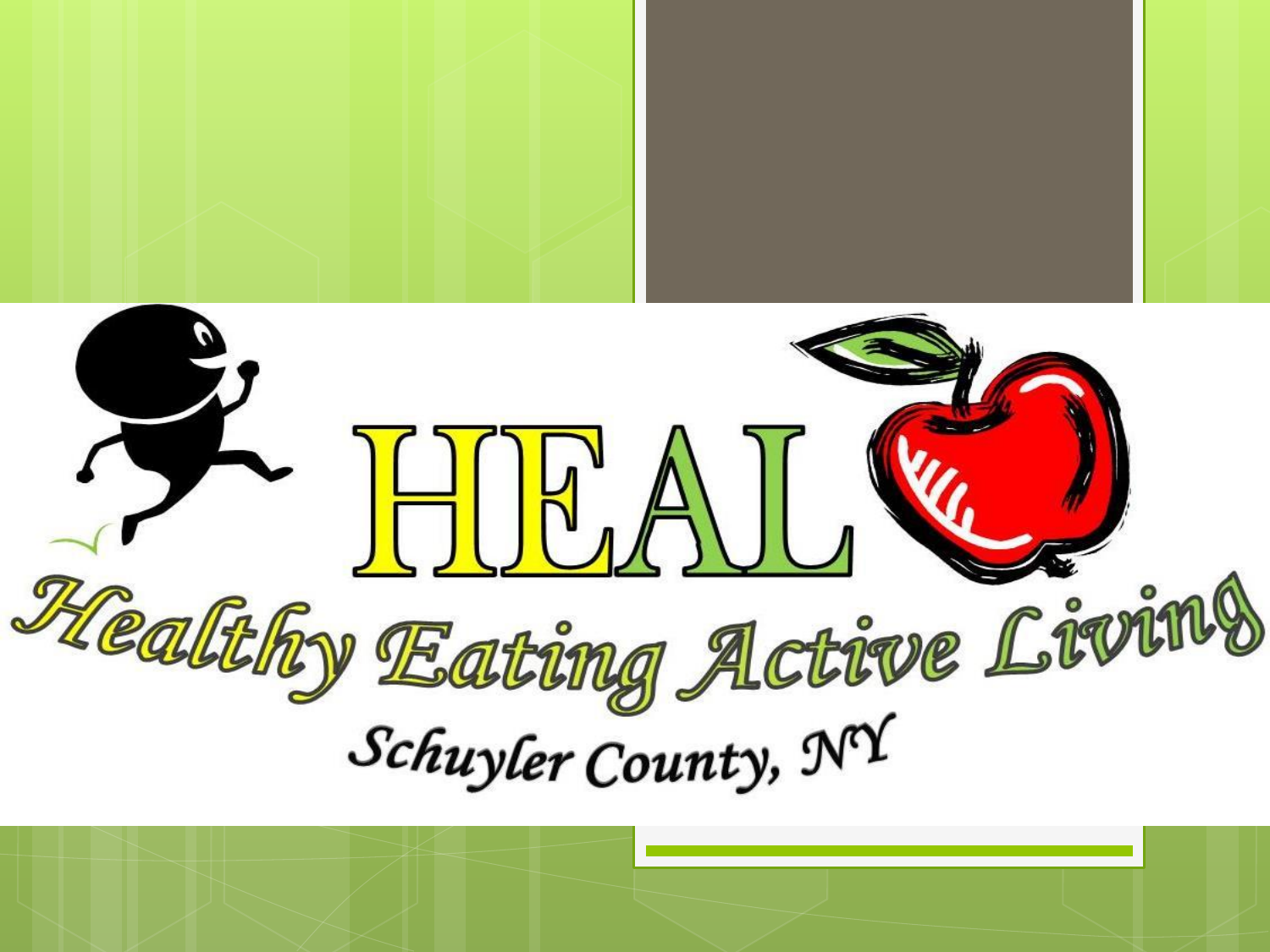#### **Body Mass Index (BMI) by Region in Schuyler County**

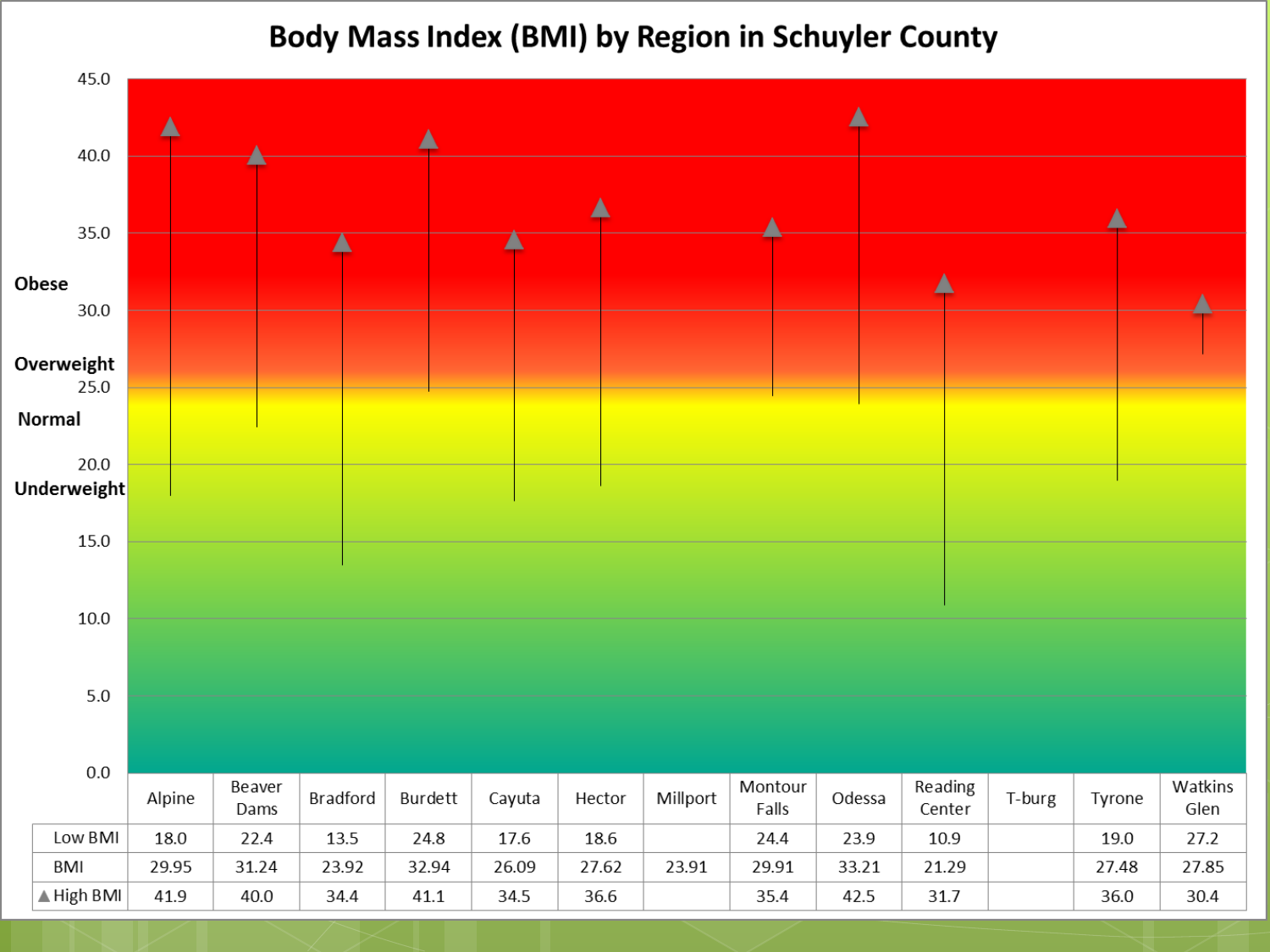### What is a Nutritional Environment?

o Places in a community where people buy or eat food.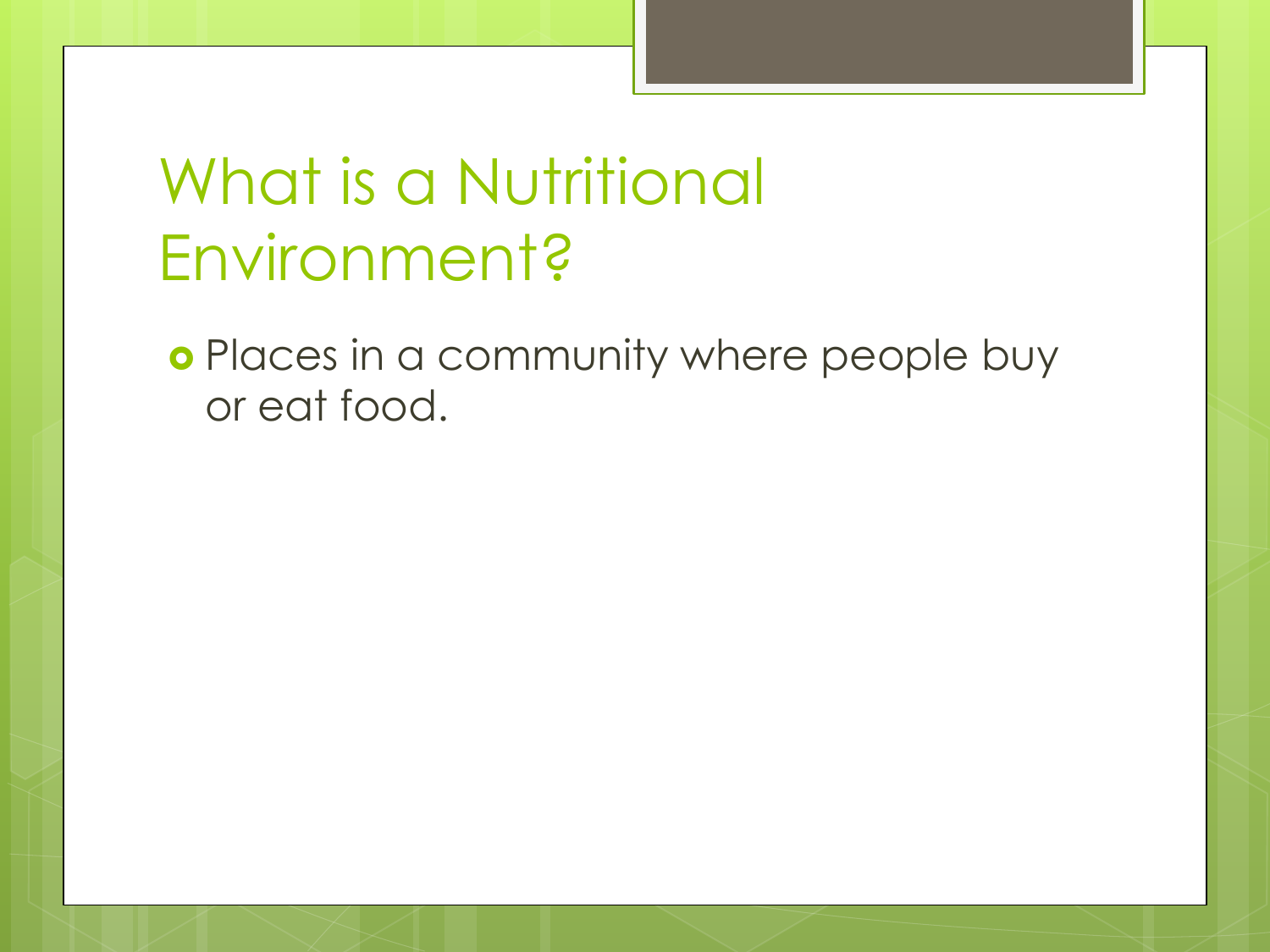#### How your environment affects your health.

o [https://www.youtube.com/watch?v=eR2](https://www.youtube.com/watch?v=eR2WhElTk6Q) [WhElTk6Q](https://www.youtube.com/watch?v=eR2WhElTk6Q)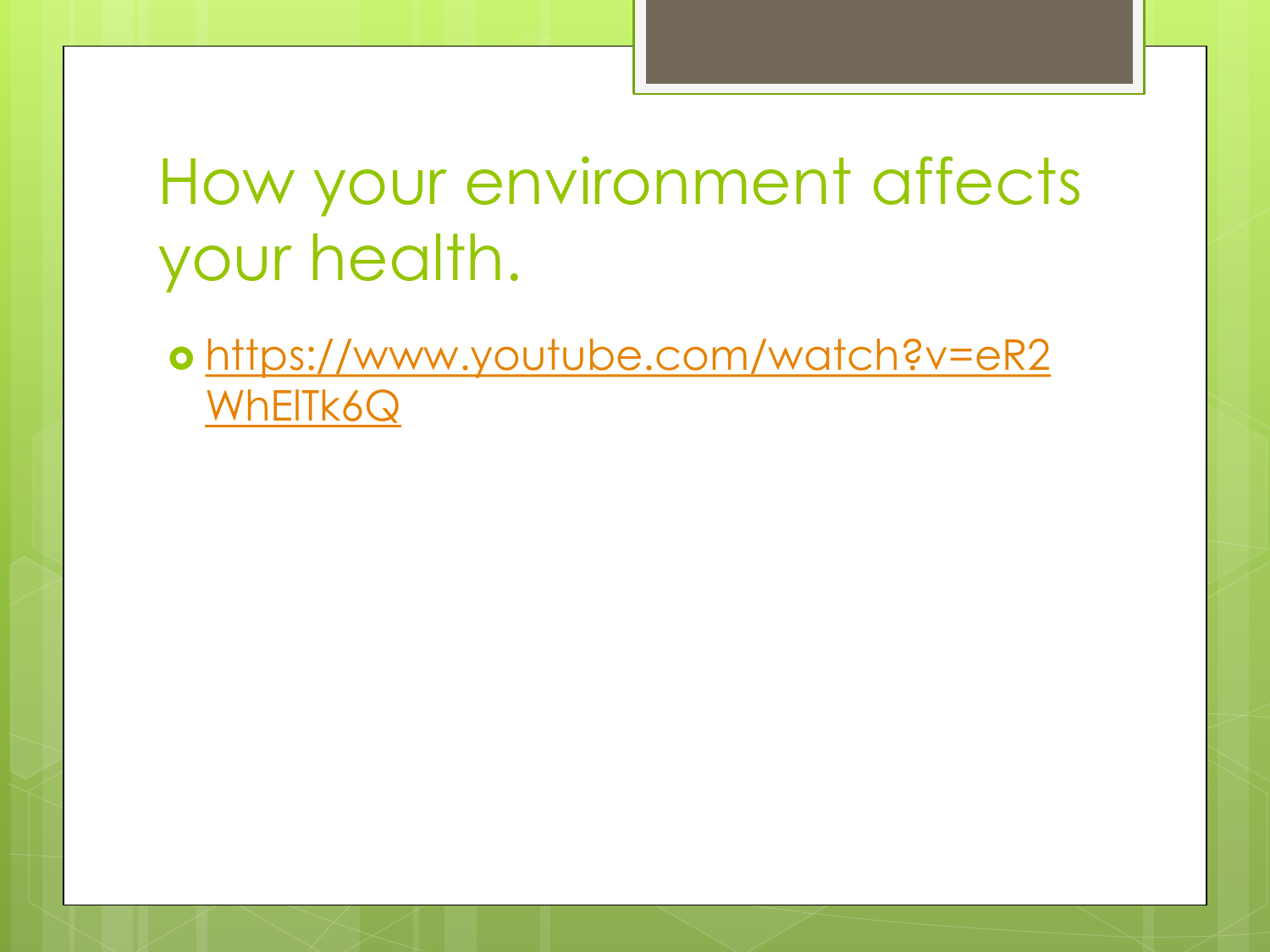## Nutritional Environments Survey Map

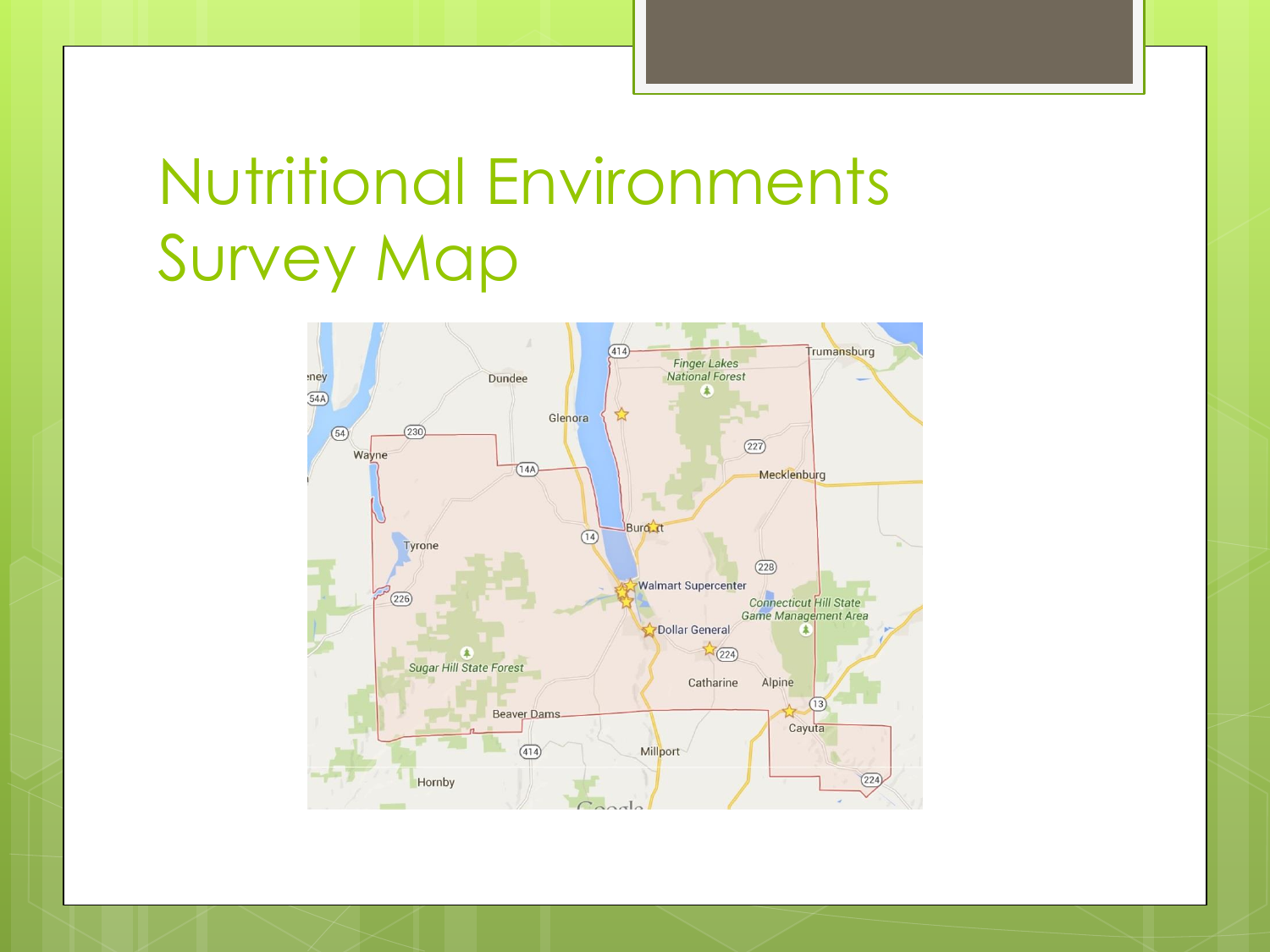# Stores Evaluated

- Walmart
- o Tops
- Lake Gas Valero
- Sunoco A Plus Mini **Market**
- **o** Dollar General
- o Linda's Citgo
- o CVS Pharmacy
- o Dandy Mart **Burdett**
- o Dandy Mart Hector
- o Dandy Mart **Odessa**
- o Dandy Mart Cayuta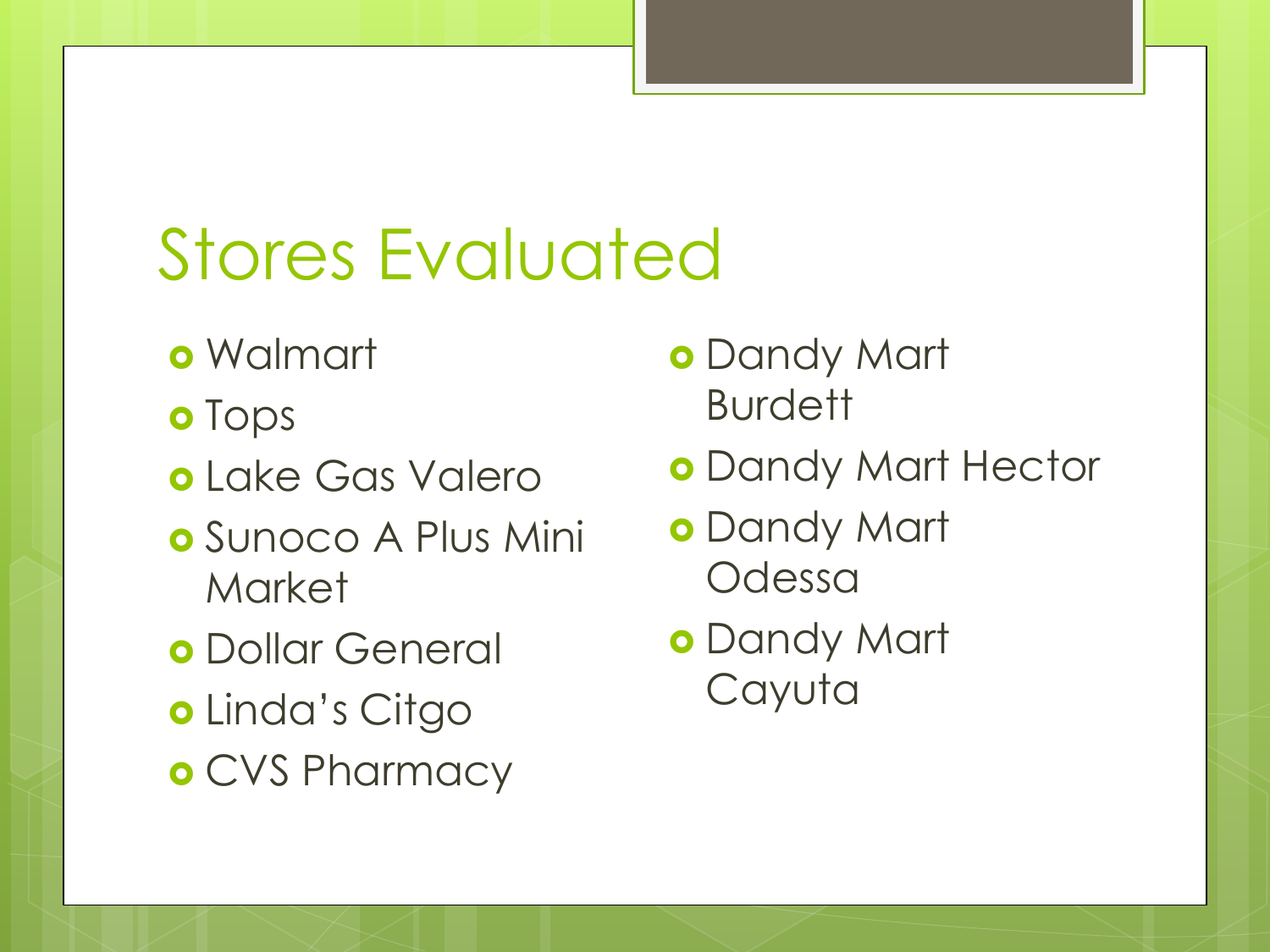#### Percent of Store Space for Food

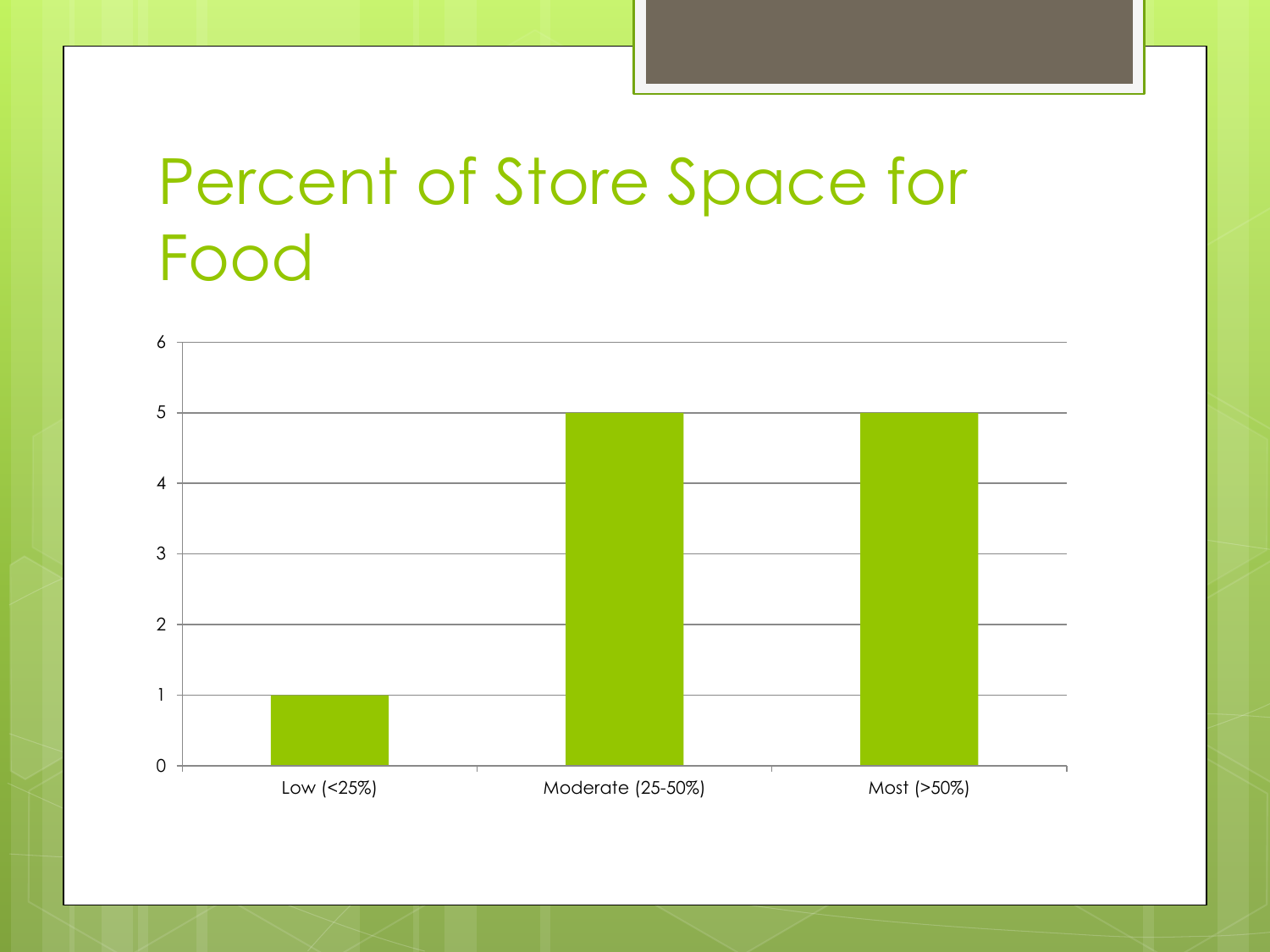#### Number of stores where MyPlate options are available

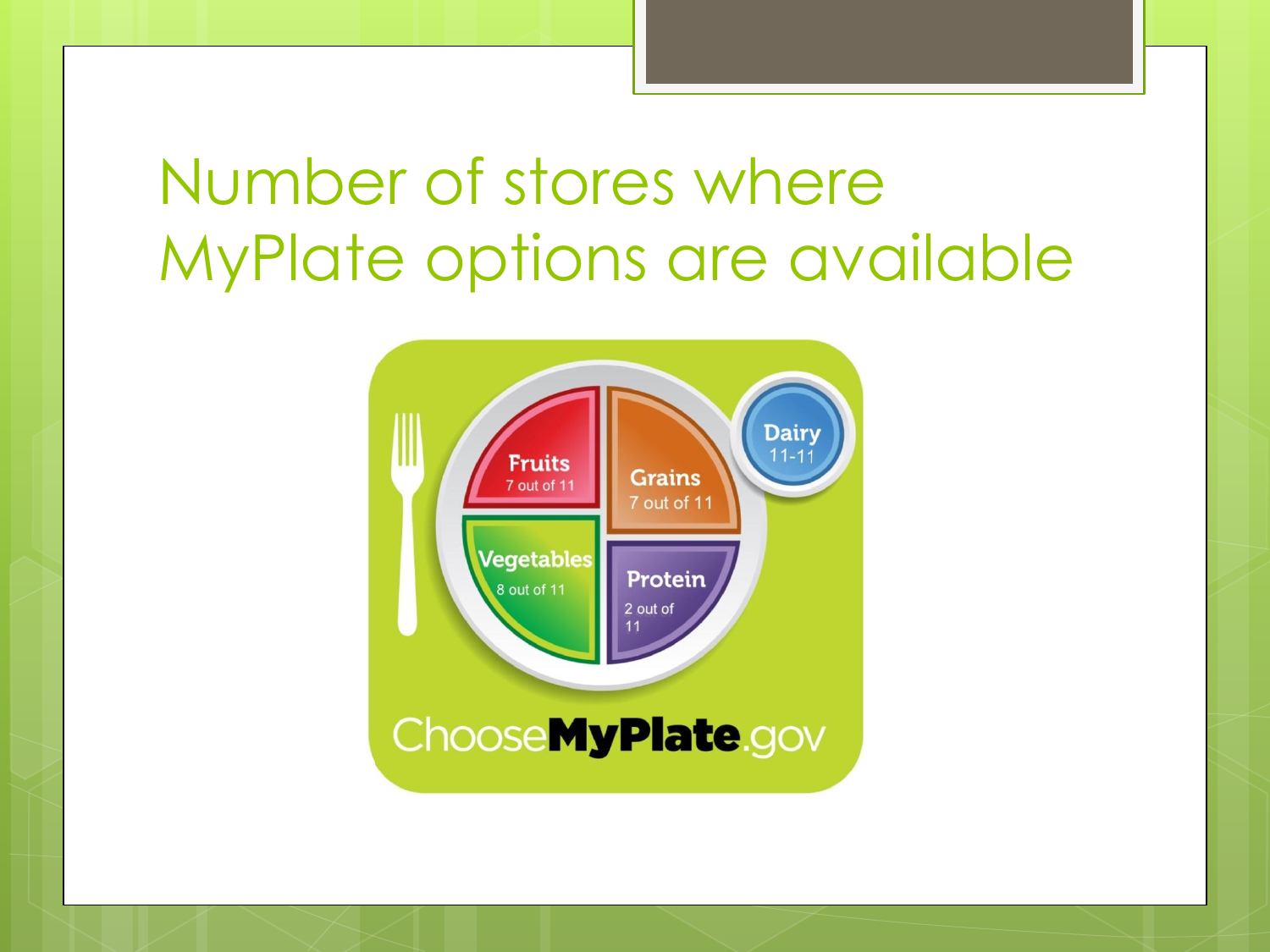## Beverage Options

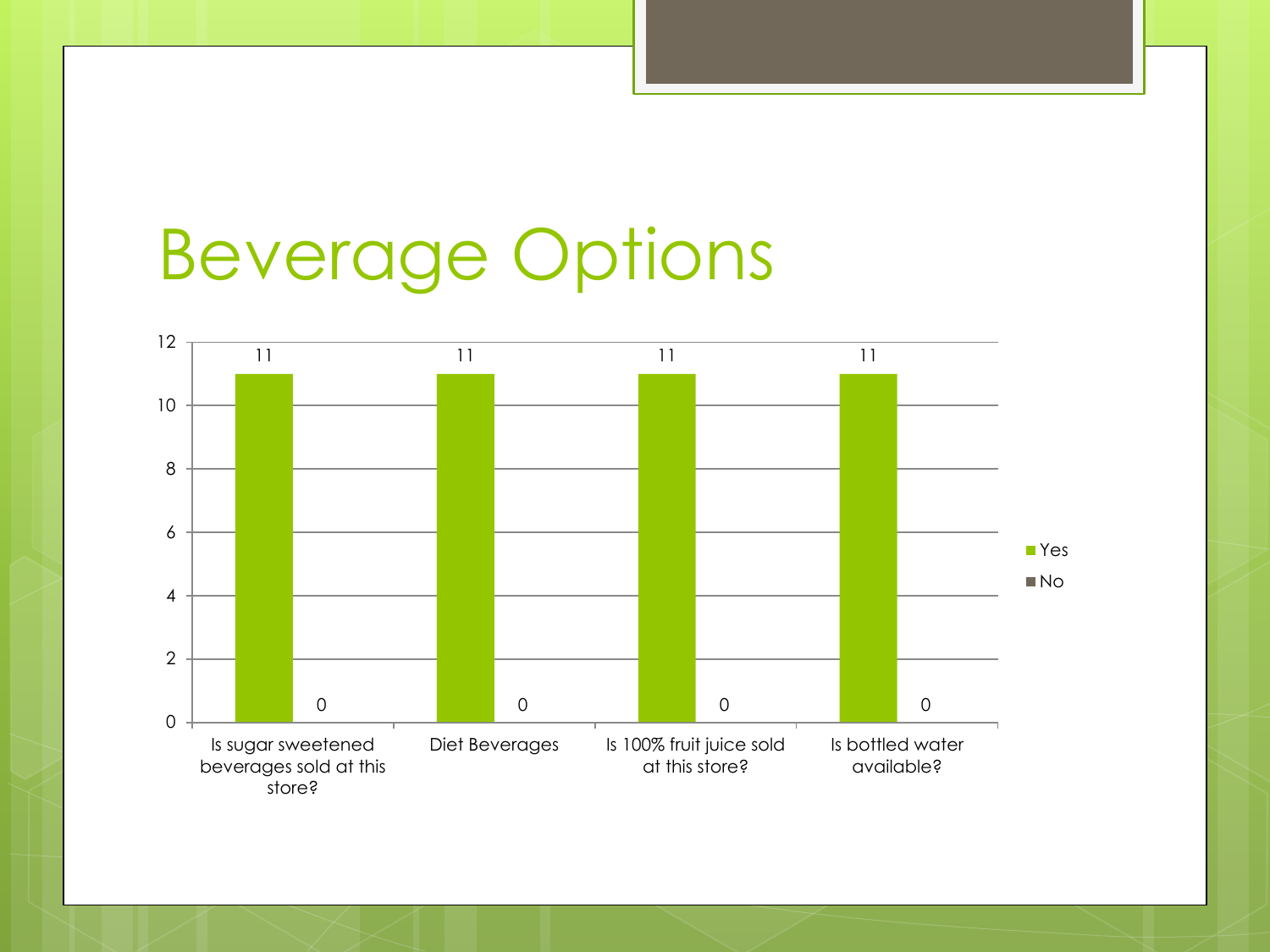## Lowest Fat Milk Available

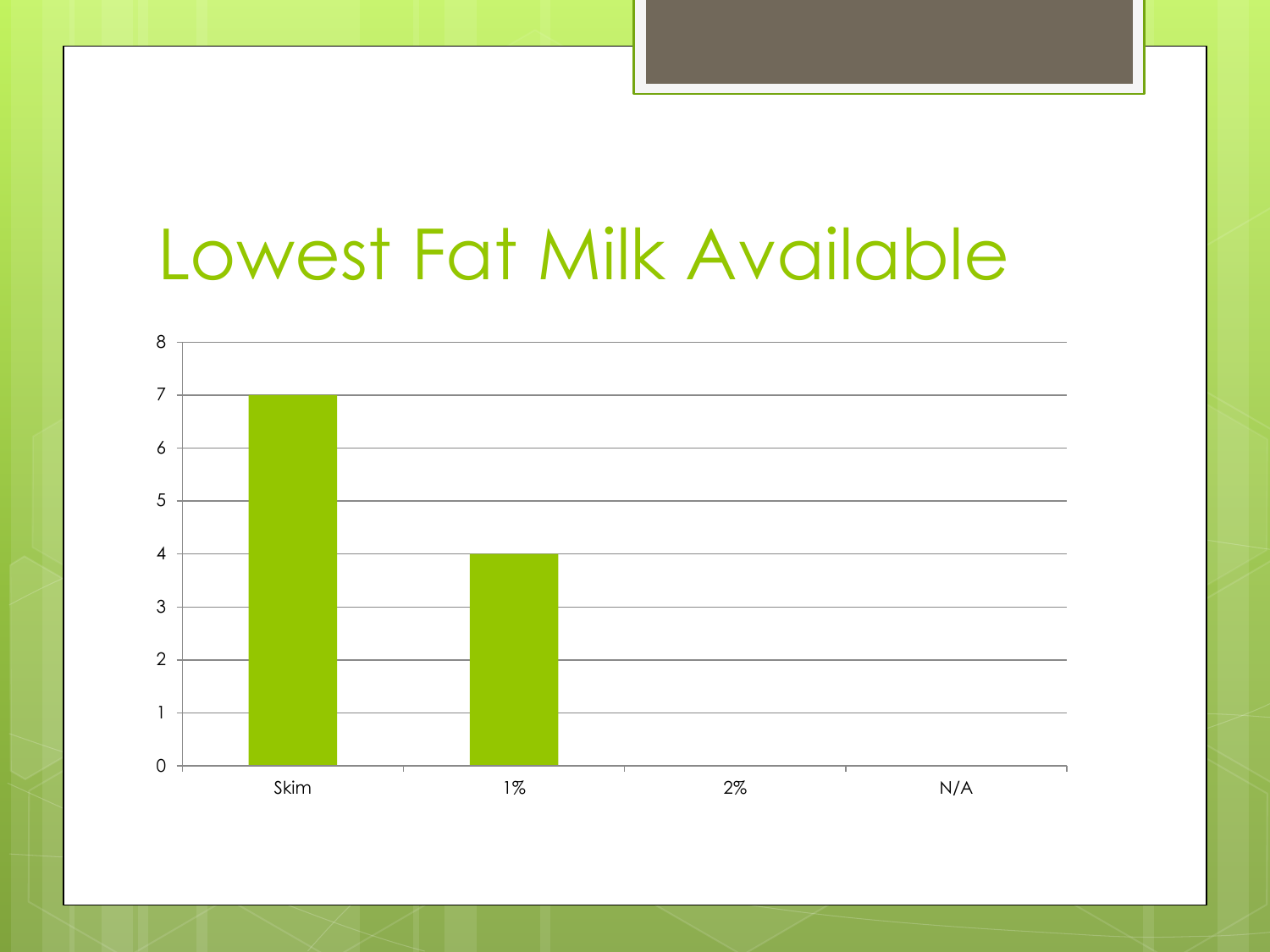## Fruits, Vegetables & Meats

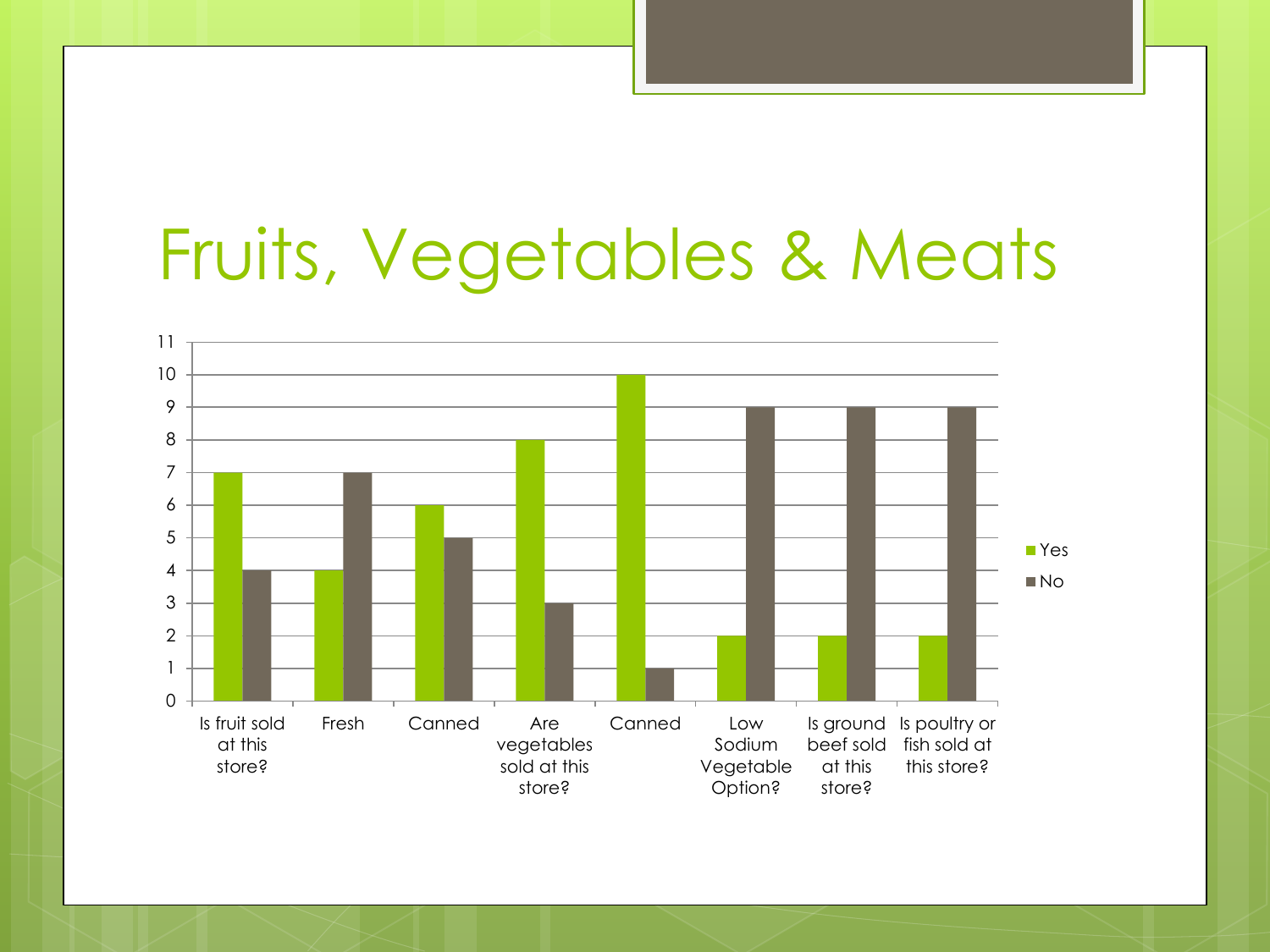## Bread and Cereal Options

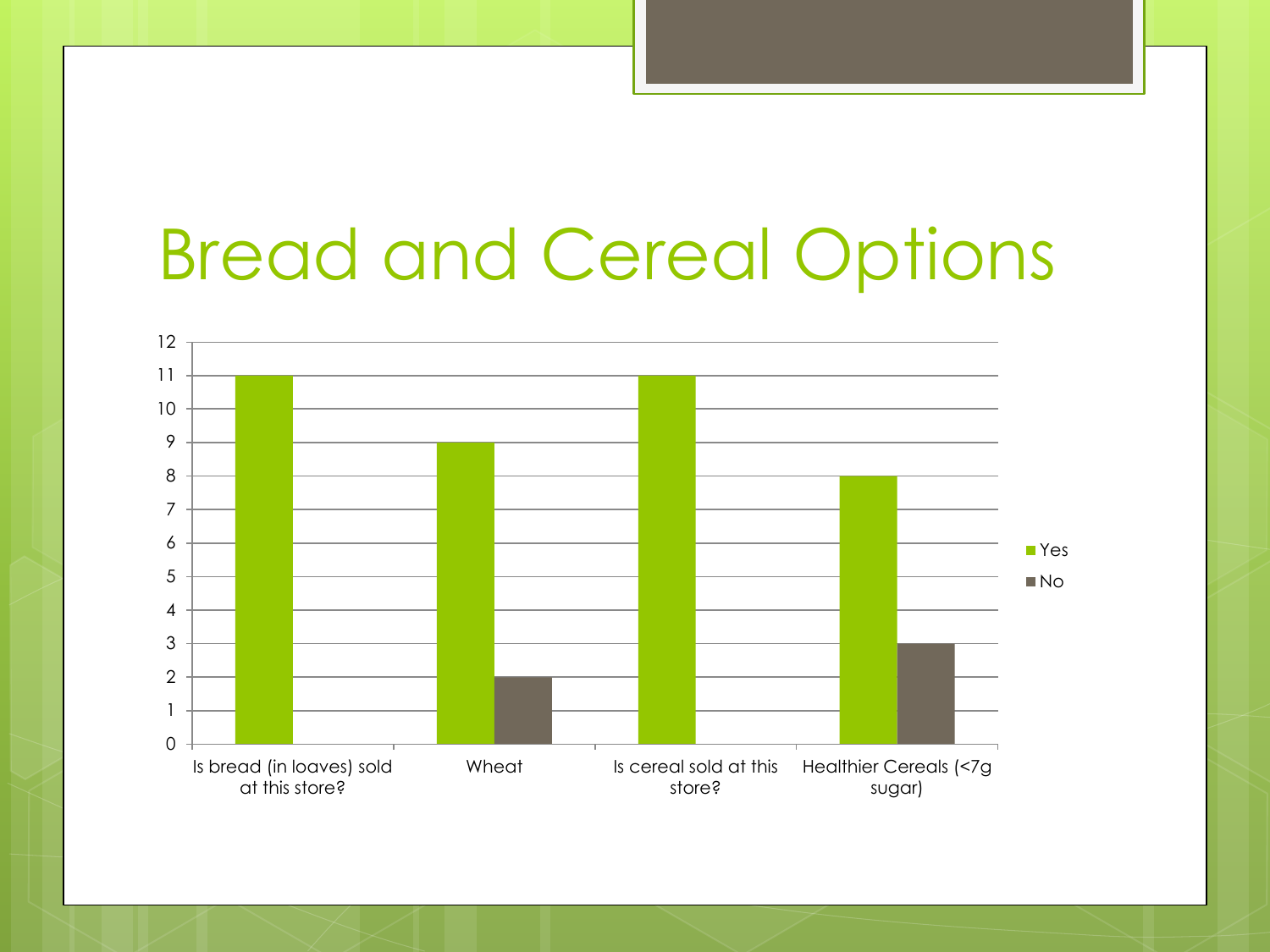# Retail Food Store Signage

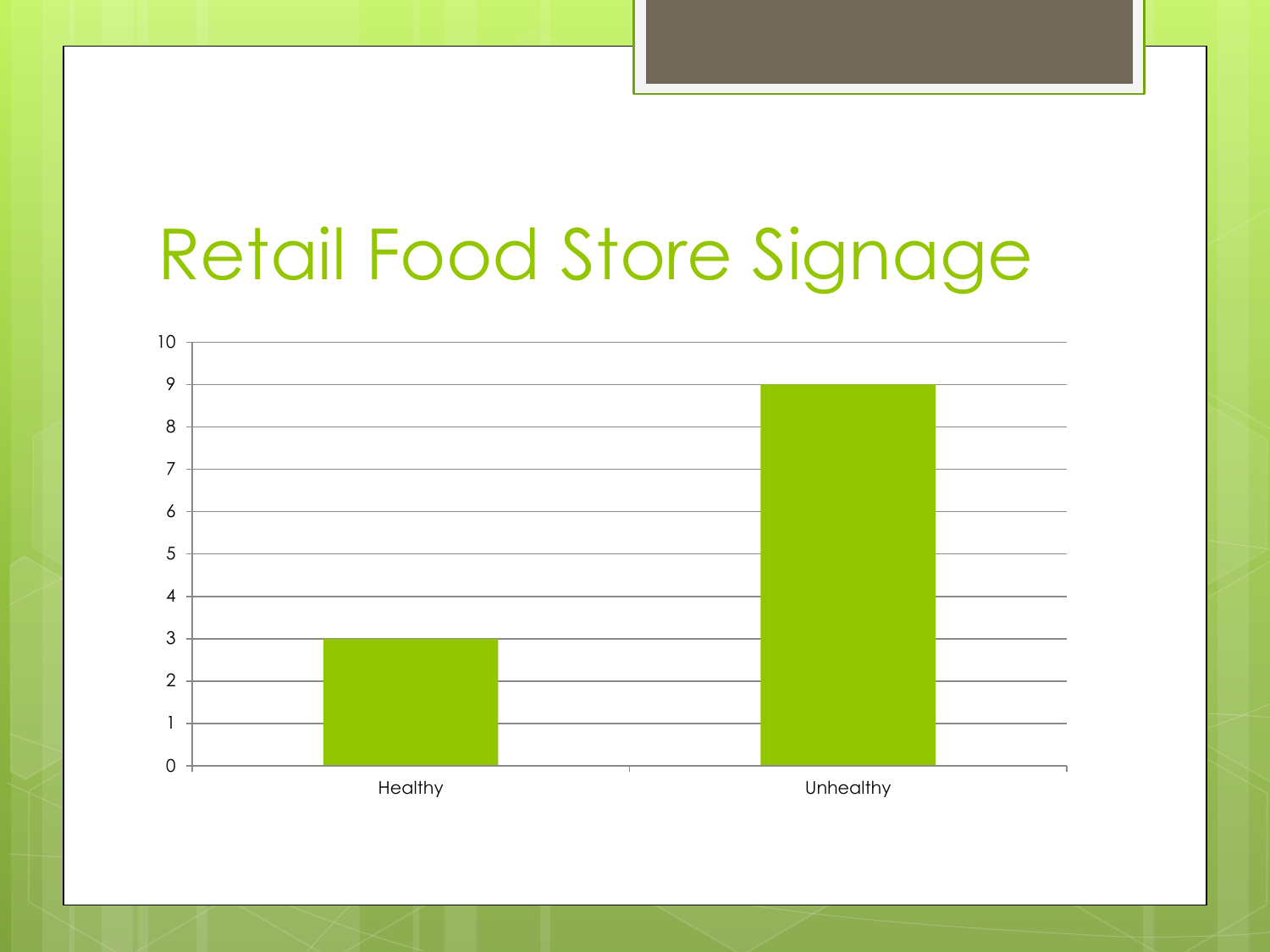## **Conclusions**

o Not surveyed

- **o** Dairy such as a cheese or yogurt
- **o** Proteins such as chicken eggs
- **o** Other options for whole grain sides
- **o** Most stores have healthier options available,
	- **o** Selection is limited
	- **o** Lacks in visual appeal
	- Lacks eye level product placement
- **o** Advertising for unhealthy items is more common